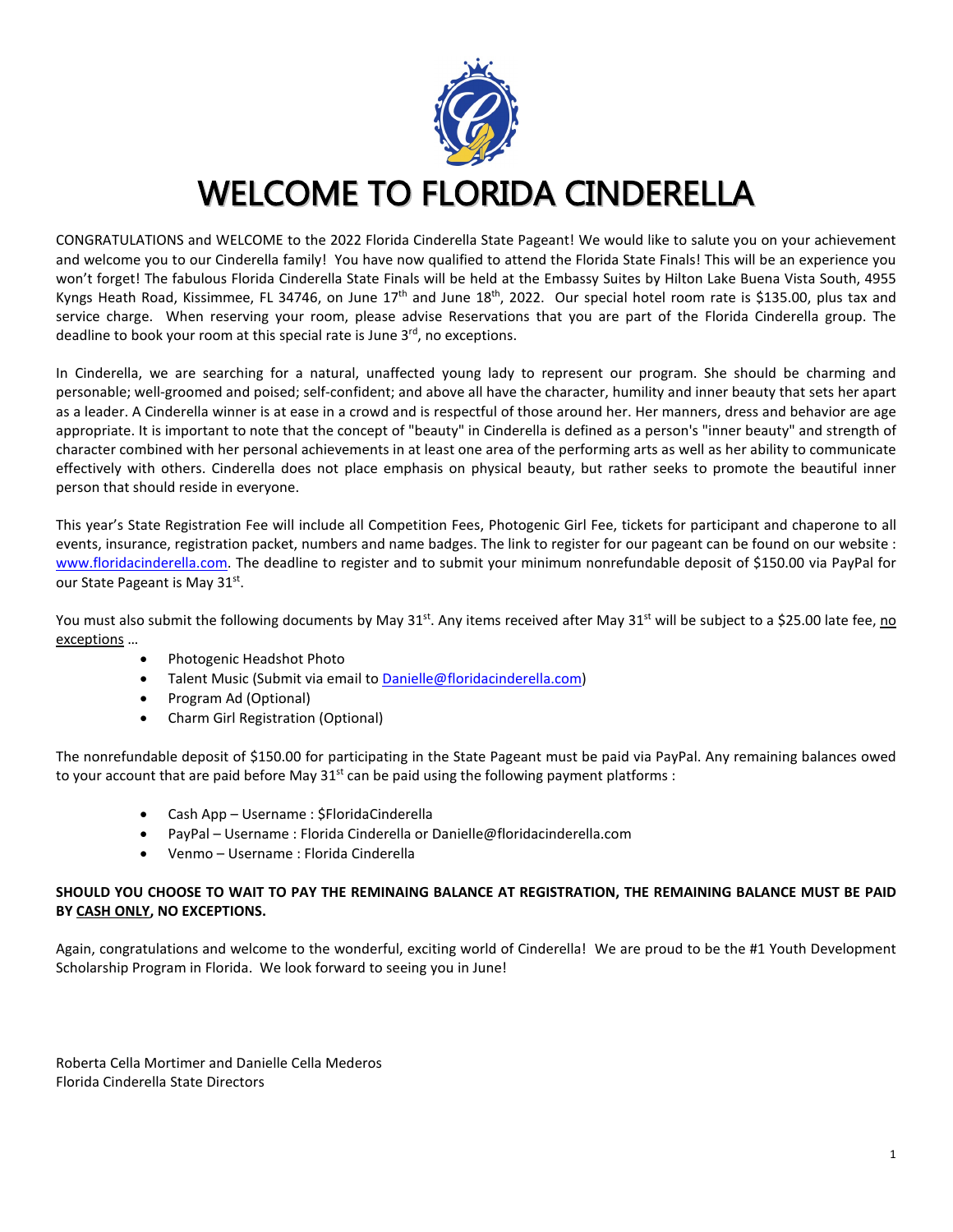# SCHEDULE OF EVENTS \*\*TENTATIVE\*\* \*\*SCHEDULE MAY CHANGE\*\*

### **FRIDAY, JUNE 17, 2022**

| 2.30pm | - 4.30pm | Registration for Charm Girl and Cinderella Pageant (Baby Pageant Registration Optional) |
|--------|----------|-----------------------------------------------------------------------------------------|
|        |          | ** Distribute gifts in goody bags                                                       |
| 5.30pm |          | - 6.30pm Charm Girl Pageant                                                             |
| 6.45pm |          | - 8.30pm Orientation, Modeling Rehearsal and Carnival                                   |
|        |          | **Make sure to wear your Official State Contestant Shirt                                |

### **SATURDAY, JUNE 18, 2022**

| 9.00am                              |                          | - 10.00am         | <b>Registration for Baby Pageant</b>           |
|-------------------------------------|--------------------------|-------------------|------------------------------------------------|
| 10.15am - 11.30am                   |                          |                   | <b>Baby Pageant</b>                            |
| 10.00am                             | $\sim$                   | $10.15$ am        | Tot Interviews                                 |
| 10.15am                             | $\sim$                   | 10.30am           | Miniature Miss Interviews                      |
|                                     |                          |                   | 10.30am - 10.45am Miss Interviews              |
|                                     |                          | 10.45am - 11.00am | Teen Interviews                                |
| 11.00am - 11.15am                   |                          |                   | Woman Interviews                               |
| $1.30pm - 2.15pm$                   |                          |                   | <b>Casual Wear Competition</b>                 |
| $2.45 \text{pm}$ - $4.15 \text{pm}$ |                          |                   | Tot Personality and Talent Competition         |
| 6.00pm                              |                          | $-7.30pm$         | Grand Finals (Party Wear Competition)          |
| 7.45pm                              | $\overline{\phantom{a}}$ | 8.00pm            | <b>Mandatory International Pageant Meeting</b> |

\*\*Mandatory for all Overall, Beauty, Talent, Photogenic and 1st Runner Up Winners

Please arrive (15) minutes prior to start time for all areas of competition!!! If you are late, we absolutely will not hold up the competition!!!

The International Pageant Meeting on Saturday, June 18<sup>th</sup> is mandatory for all new Royalty, which includes Overall, Beauty, Talent, Photogenic and First Runner Up Winners. All other contestants, as well as any outgoing royalty, are also invited.

Please make note that the International Pageant will be held July 25<sup>th</sup> – July 29<sup>th</sup> in Dallas, Texas!!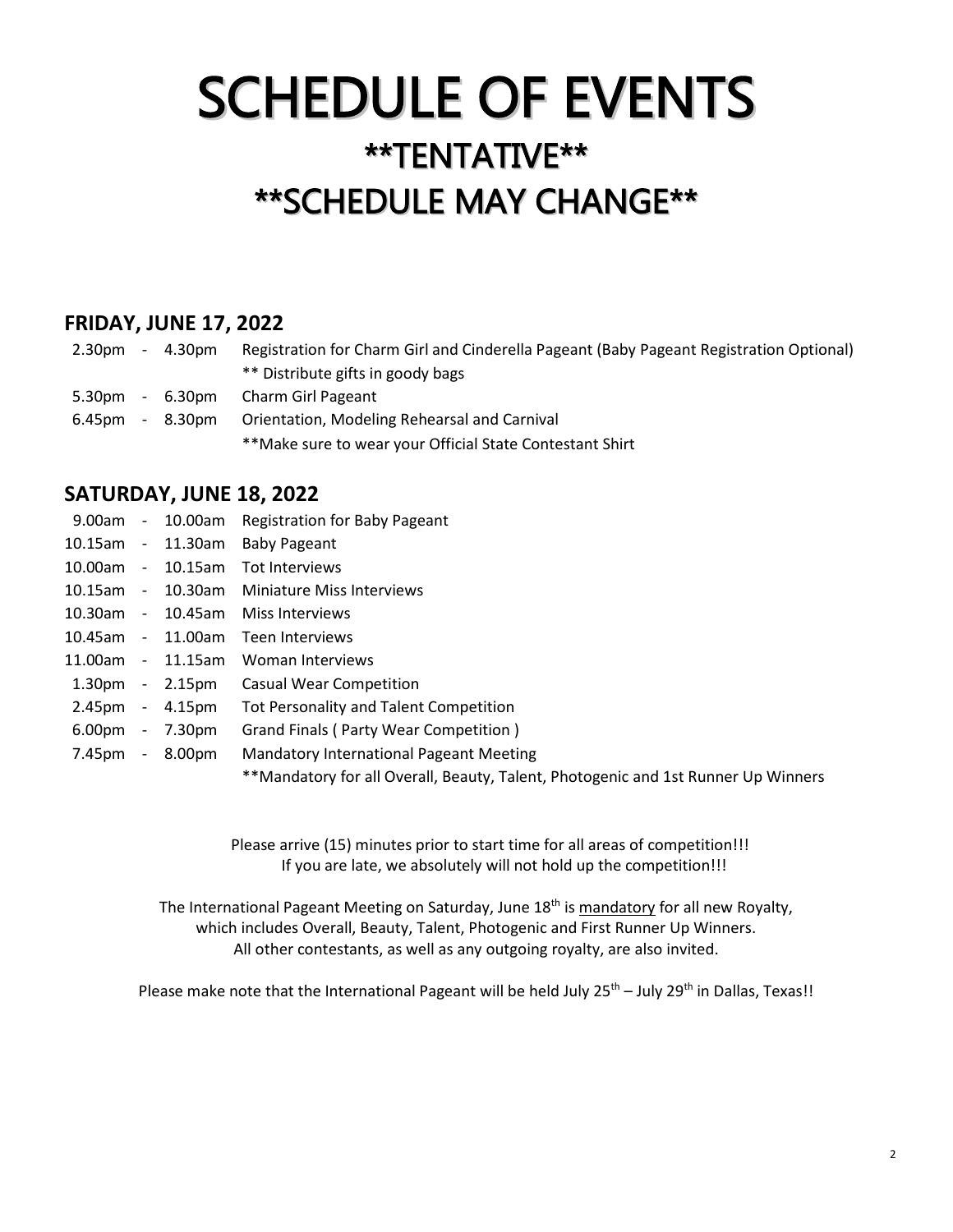## COMPETITION INFORMATION AND RULES

#### **TALENT COMPETITION**

- **Music:** You must email your talent music to the Florida Cinderella Office : [Danielle@floridacinderella.com I](mailto:Danielle@floridacinderella.com)t is always a good idea to bring your talent music on a CD with you to the State Pageant as a backup should something happen to your music during the pageant. Make sure that it is the only recording on the CD.
- **Music Time Limit: Your talent presentation should not exceed 2.30 minutes, no exceptions!!** Any talent exceeding the time limit will be disqualified from any talent awards. All talents are timed, so do not exceed 2.30 minutes!!
- **Costumes and Props:** Costumes should not be suggestive in nature and befitting of the age division. Two piece costumes are permissible, however as always in Cinderella, we stress good taste and a standard of modesty. Props must be an integral part of the talent presentation and used by the participant during the performance. Props must be small enough to be carried on the stage by 1 stage hand.

#### **TOT PERSONALITY**

• Simple party wear or interview type dresses are appropriate. Practice sitting still, feet crossed at ankles and hands in lap. Spontaneous, natural answers are the best. Also, practice speaking clearly. Don't speak too fast or too loud.

#### **MODELING COMPETITION**

- **Casual Wear:** This should be a dressy casual outfit. This includes shorts, skirts, pants and casual dresses. Matching suit sets are also an option for the older girls.
- Party Wear: This should be a nice dress that the participant would wear to a formal party. We will not accept anything that is heavily doused in rhinestones or sequins. Think more of an Easter Sunday type dress. Tot, Mini Miss, and Miss dresses should not go below the knee. Teen and Woman dresses can be full length gowns.
- **Remember:** No hats or props will be allowed for any Cinderella modeling. Cinderella is not a "clothes show". Flaunting an overly expensive wardrobe is not what we look for. Clothes must be age appropriate. We look for a natural, wholesome, polite and personable young girl to represent our program. Our motto is "Real kids in real clothes".
- **Remember:** Cinderella is not a modeling competition. Party dress and casual wear presentations give a girl the opportunity to demonstrate her poise, confidence, grace and ability to follow directions. Judges are advised to note girls should move to the paced modeling music when the "dings" indicate her to continue to the next mark on stage. Each modeling presentation starts and ends with a "harp sweep". **During casual wear, Tot, Mini Miss and Miss Participants will introduce themselves by giving their name, age and city they live in at the second "X". Teen and Woman participants will give an in-depth self-introduction, including their interests, aspirations, accomplishments, etc. at the second "X". There will not be any introductions during Grand Finals / Party Wear Competition.**



#### **INTERVIEW**

• Simple dressy casual outfits are appropriate. Practice sitting still, feet crossed at ankles and hands in lap. Spontaneous, natural answers are the best. Also, practice speaking clearly. Don't speak too fast or too loud.

#### **PHOTOGENIC**

- Photogenic is mandatory and will be judged separately prior to the interview. All headshots for the program book may be emailed to the Florida Cinderella Office : [Danielle@floridacinderella.com.](mailto:Danielle@floridacinderella.com) During Registration, you are required to submit an 8x10 photo that will be judged for the photogenic award. This photo can be the same photo that you submitted for our program book, though it does not have to be. Pictures may be of the head, just the face, or head and shoulders. Please do not send full body pictures!
- **Remember:** Photos will be disqualified if they do not meet the specifications listed above, no exceptions.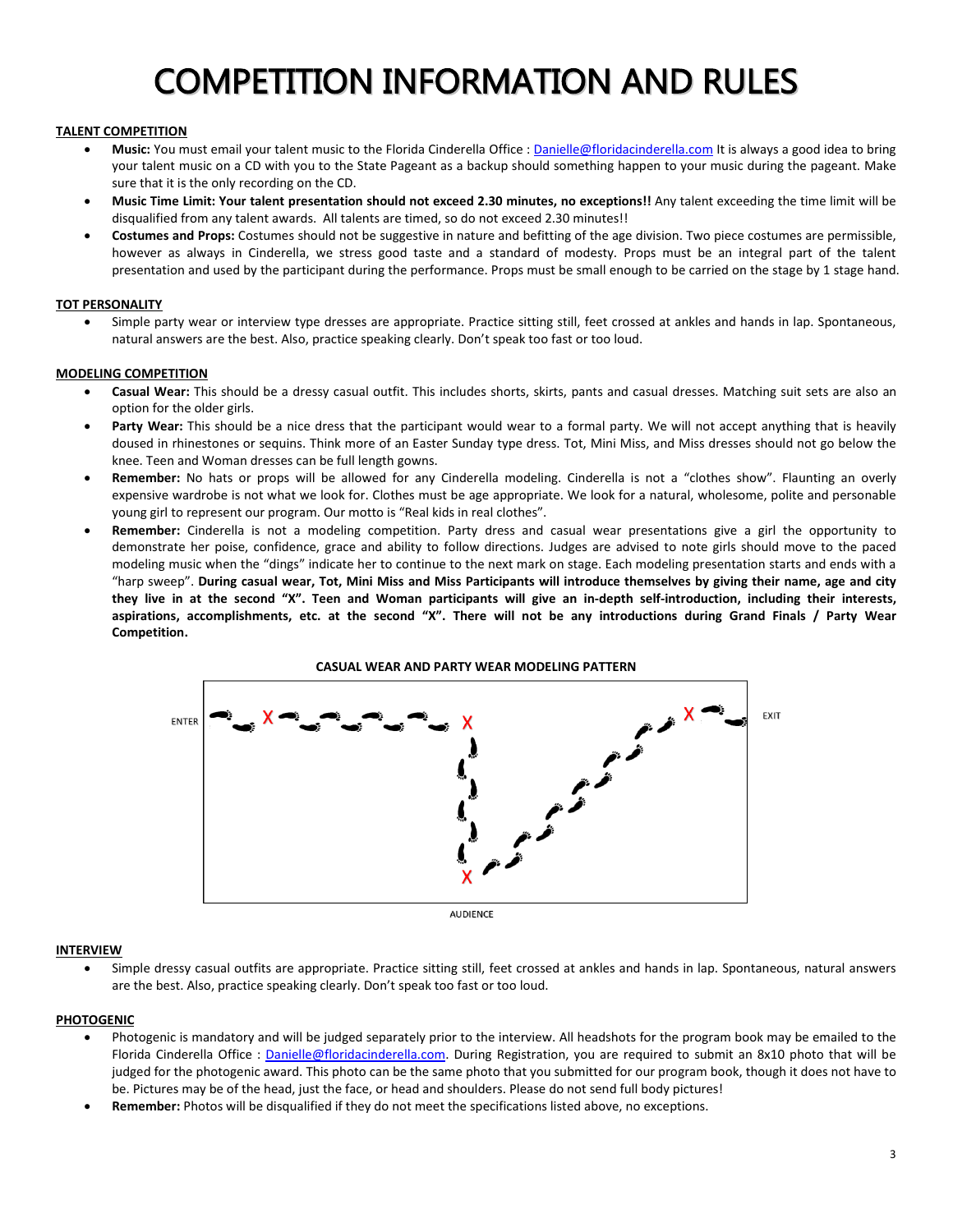## GENERAL INFORMATION

- **SOUVENIR GOODY BAGS:** Each contestant is required to bring souvenir gifts to be distributed in goody bags that will be passed out to all contestants, state royalty, judges, and staff. Gifts should be simple, inexpensive and thoughtful. Key chains, note pads, and candy are some examples. Remember to put your name and age division on the gift. Be prepared to pass out approximately 40 gifts. Parents will be responsible for putting gifts in goody bags during Registration.
- Keep your schedule with you at all times. Always check in fifteen (15) minutes prior to your scheduled event. BE ON TIME!! We will not hold up the competition for you. A final schedule will be given to you at the pageant. The schedule included in this packet is tentative and all times are subject to change.
- Chaperones: Your badge is your ticket into all competitions. Please wear it at all times.
- At all official Cinderella events, the emphasis is placed on the participants and adults displaying good manners and grooming. Also, listening to and acknowledging instructions, adjusting to conditions, maintaining discipline and dependability and most important good sportsmanship is a must at all times! Any parent, coach, teacher, guest or participant who conducts themselves in an unsportsmanlike manner (before, during or after any pageant or event) will be subject to immediate dismissal from the Cinderella Scholarship Program. Remember, this is a youth development program.
- Florida Cinderella will not assume responsibility for lost articles, tickets or personal property and is not responsible for accidents or personal care of the participants. This is the responsibility of the official chaperone. Although the Cinderella Pageant's official insurance coverage does cover medical expenses of accidents (not illness), during the state pageant, the pageant does not assume the liability of such responsibility beyond the limitations of the insurance program.
- We will have absolutely no tolerance for anyone sneaking into events without paying. Anyone found doing this will be subject to immediate dismissal from the Florida Cinderella Scholarship Program.

### 2022 FLORIDA CINDERELLA STATE AWARDS

#### **EACH OVERALL CINDERELLA TOT, MINI MISS, MISS, TEEN AND WOMAN WILL RECEIVE:**

\$100.00 CASH SCHOLARSHIP CINDERELLA ROUND CROWN STATE TROPHY BANNER, SCEPTER & FLOWERS USE OF OFFICIAL CINDERELLA ROBE FOR ONE YEAR CUSTOM CINDERELLA STATE JACKET CINDERELLA WARDROBE \$150.00 INTERNATIONAL ENTRY FEE \$125.00 INTERNATIONAL PHOTOGENIC FEE

**EACH BEAUTY, TALENT, TOT PERSONALITY & PHOTOGENIC WINNER WILL RECEIVE:**

CINDERELLA CROWN STATE TROPHY BANNER \$150.00 INTERNATIONAL ENTRY FEE \$125.00 INTERNATIONAL PHOTOGENIC FEE

MANY MORE TROPHIES ARE AWARDED TOO! TOP TEN AND SPECIAL AWARDS IN ALL DIVISIONS! ALL GIRLS ARE RECOGNIZED – ALL FLORIDA CINDERELLA PARTICIPANTS ARE WINNERS!

\*\*Cash Scholarship are based on a minimum of twenty participants in the age division\*\*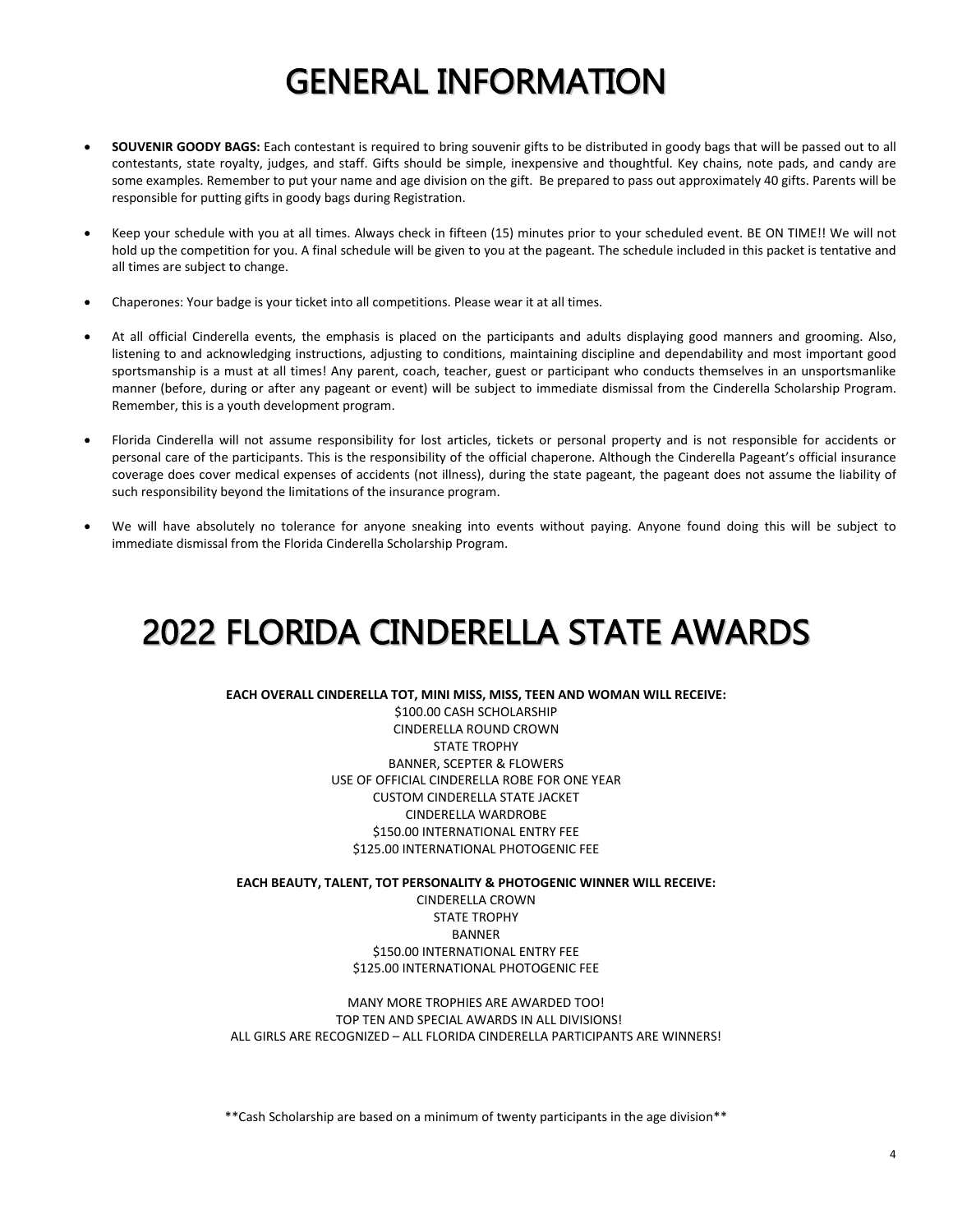## STATE PAGEANT FEES

- **\$295.00 STATE REGISTRATION FEE :** INCLUDES BUT NOT LIMITED TO COMPETITION FEES, PHOTOGENIC GIRL FEE, COMPETITION VIEWING BADGE FOR ONE CHAPERONE TO ALL EVENTS, OFFICIAL STATE CONTESTANT SHIRT, INSURANCE, REGISTRATION PACKET, CONTESTANT NUMBERS AND NAME BADGES.
- **\$75.00 STATE ENTRY FEE :** THIS FEE IS MANDATORY FOR THOSE CONTESTANTS WHO DID NOT COMPETE IN A PRELIMINARY PAGEANT. THIS FEE IS WAIVED FOR ALL CONTESTANTS WHO COMPETED IN A PRELIMINARY PAGEANT.
- **\$50.00 CAMEO GIRL PAGEANT :** JUNE 17TH AT 5.30PM THE PERFECT WAY TO "WARM UP" FOR THE FLORIDA CINDERELLA STATE FINALS. THE COMPETITION CONSISTS OF CINDERELLA MODELING IN PARTY WEAR ATTIRE AS WELL AS A BRIEF SELF-INTRODUCTION ON STAGE. THE SELECTION OF DRESS MAY BE LONG OR SHORT AND MAY BE A BIT MORE DRESSY THAN THE TYPICAL CINDERELLA STYLE DRESS.
- **\$20.00 COMPETITION PROGRAM BOOK :** IT IS HIGHLY RECOMMENDED TO PRE ORDER YOUR PROGRAM BOOK BEFORE THE STATE PAGEANT, AS THERE WILL ONLY BE A LIMITED NUMBER OF PROGRAM BOOKS AVAILABLE FOR PURCHASE AT THE STATE PAGEANT.
- **\$100.00 FULL PAGE AD :** FOR PROGRAM BOOK
- **\$20.00 ADDITIONAL COMPETITION VIEWING BADGES :** EACH CONTESTANT WILL RECEIVE 1 COMPETITION VIEWING BADGE. ALL ADDITIONAL AUDIENCE MEMBERS MUST PURCHASE A COMPETITION VIEWING BADGE.
- **\$25.00 DISCOUNT :** THIS DISCOUNT ONLY APPLIES TO THOSE CONTESTANTS THAT QUALIFY FOR THE SIBLING DISCOUNT OR THOSE CONTESTANTS THAT HAVE PAID FOR A FULL PAGE AD FOR THE PROGRAM BOOK.
- **\$50.00 DISCOUNT :** THIS DISCOUNT ONLY APPLIES TO THOSE CONTESTANTS THAT SUBMITTED THE EARLY DEPOSIT FORM AND PAYMENT TO THE STATE OFFICE ON OR BEFORE THE DESIGNATED DEADLINE OR FOR THOSE CONTESTANTS THAT ATTENDED THE STATE PAGEANT IN 2020.

### \*\* ONLY 1 DISCOUNT IS ALLOWED PER CONTESTANT \*\*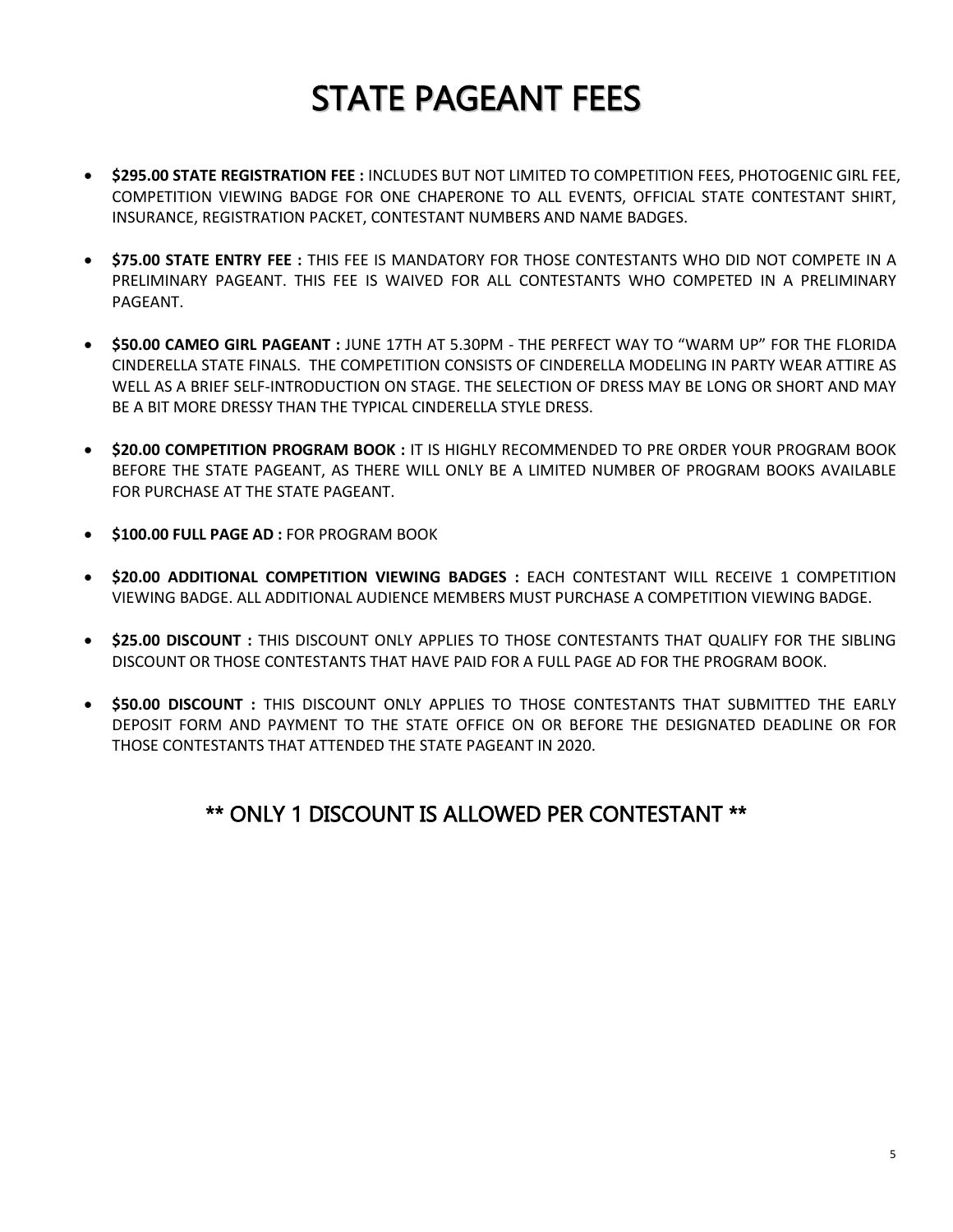### PROGRAM BOOK ADVERTISING PAGES

### IF YOU PURCHASE ONE FULL PAGE AD FOR \$100.00 … YOU WILL RECEIVE A \$25.00 DISCOUNT TOWARDS YOUR TOTAL FEES!!<br>\*\*Discount does not apply to the purchase of more than one ad\*\*

By selling at least TWO advertising pages in our official souvenir program book, you could become the 2022 **"CINDERELLA COVER GIRL"** in your age division! A special "CINDERELLA COVER GIRL" for each age division will be selected from the photos appearing on these additional advertising pages. You must have two full page ads to be eligible! In addition to the distinct honor of appearing as one of the Cover Girls, each winner will receive an official Cinderella Cover Girl Crown, Banner and Cinderella State Trophy.



Please email all ads to : [Danielle@floridacinderella.com](mailto:Danielle@floridacinderella.com) 

Ads must be in pdf format and black and white and must be submitted to the State Office in the exact way in which it should appear in the program book, no exceptions.

Ads must be received by the State Office by May  $31^{st}$ .